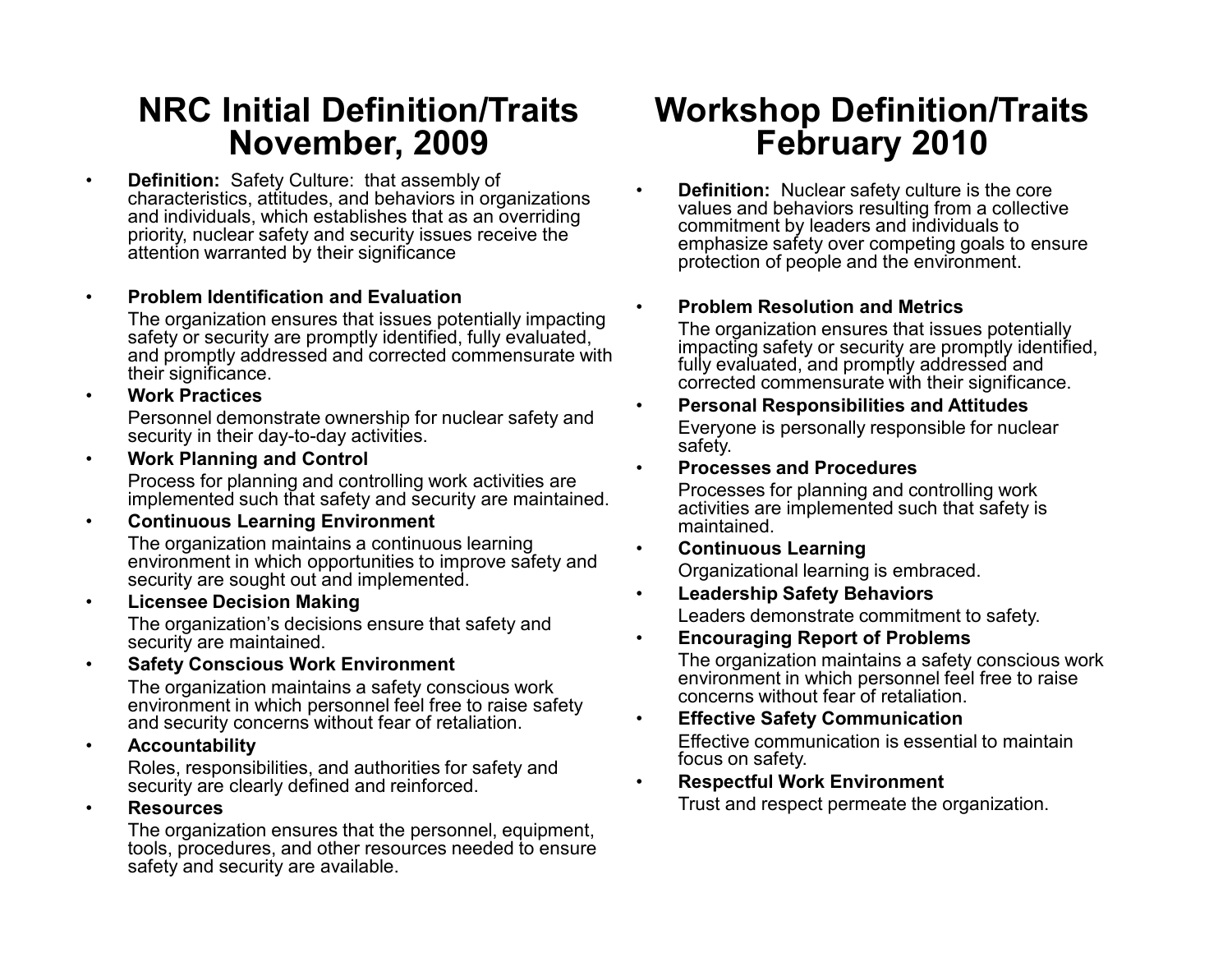# **Workshop Definition/Traits February, 2010**

• **Definition:** Nuclear safety culture is the core values and behaviors resulting from a collective commitment by leaders and individuals to emphasize safety over competing goals to ensure protection of people and the environment.

#### •**Problem Resolution and Metrics**

The organization ensures that issues potentially impacting safety or security are promptly identified, fully evaluated, and promptly addressed and corrected commensurate with their significance.

- • **Personal Responsibilities and Attitudes** Everyone is personally responsible for nuclear safety.
- • **Processes and Procedures**Processes for planning and controlling work activities are implemented such that safety is maintained.
- • **Continuous Learning** Organizational learning is embraced.
- • **Leadership Safety Behaviors** Leaders demonstrate commitment to safety.
- • **Encouraging Report of Problems** The organization maintains a safety conscious work environment in which personnel feel free to raise concerns without fear of retaliation.
- • **Effective Safety Communication** Effective communication is essential to maintain focus on safety.
- • **Respectful Work Environment** Trust and respect permeate the organization.

### **NRC Revised Definition/Traits July, 2010**

- • **Definition:** Nuclear safety culture is the core values and behaviors resulting from a collective commitment by leaders and individuals to emphasize safety over competing goals to ensure protection of people and the environment.
- • **Problem Identification and Resolution**Issues potentially impacting safety or security are promptly identified, fully evaluated, and promptly addressed and corrected commensurate with their significance.
- •**Personal Accountability**

All individuals are personally responsible for safety and security

•**Work Process**

The process of planning and controlling work activities is implemented so that safety and security are maintained

•**Continuous Learning**

Opportunities to learn about ways to ensure safety and security are sought out and implemented

- • **Leadership Safety Values and Actions** Leaders demonstrate commitment to safety and security in their decisions and behaviors
- • **Environment for Raising Concerns** A safety conscious work environment in which personnel feel free to raise safety and security concerns without fear of retaliation, intimidation, harassment or discrimination is maintained.
- • **Effective Safety Communication** Communications maintain a focus on safety and security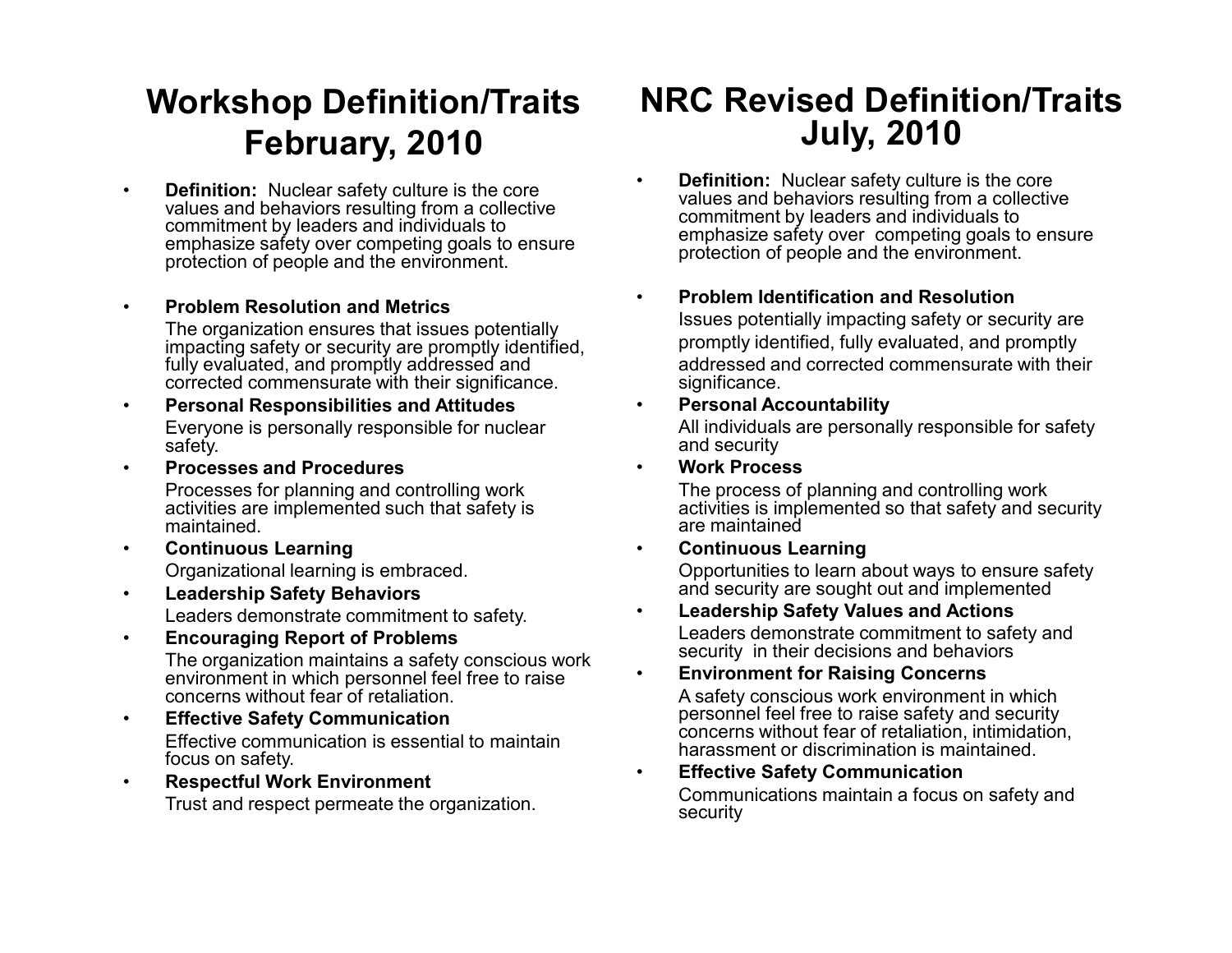# **NRC Revised Definition/Traits July, 2010**

- • **Definition:** Nuclear safety culture is the core values and behaviors resulting from a collective commitment by leaders and individuals to emphasize safety over competing goals to ensure protection of people and the environment
- • **Problem Identification and Resolution**Issues potentially impacting safety or security are promptly identified, fully evaluated, and promptly addressed and corrected commensurate with their significance.
- **Personal Accountability** All individuals are personally responsible for safety and security
- •**Work Process**

•

The process of planning and controlling work activities is implemented so that safety and security are maintained

- • **Continuous Learning** Opportunities to learn about ways to ensure safety and security are sought out and implemented
- • **Leadership Safety Values and Actions** Leaders demonstrate commitment to safety and security in their decisions and behaviors
- • **Environment for Raising Concerns** A safety conscious work environment in which personnel feel free to raise safety and security concerns without fear of retaliation, intimidation, harassment or discrimination is maintained.
- • **Effective Safety Communication** Communications maintain a focus on safety and security
- • **Respectful Work Environment** Trust and respect permeate the organization.

# **NRC Final Definition/Traits September, 2010**

- • **Definition:** Nuclear safety culture is the core values and behaviors resulting from a collective commitment by leaders and individuals to emphasize safety over competing goals to ensure protection of people and the environment
- • **Leadership Safety Values and Actions** Leaders demonstrate commitment to safety in their decisions and behaviors
- • **Problem Identification and Resolution**Issues potentially impacting safety are promptly identified, fully evaluated, and promptly addressed and corrected commensurate with their significance.
- • **Personal Accountability** All individuals are personally responsible for safety
- **Work Process**

The process of planning and controlling work activities is implemented so that safety is maintained

•**Continuous Learning**

Opportunities to learn about ways to ensure safety are sought out and implemented

•**Environment for Raising Concerns**

A safety conscious work environment where personnel feel free to raise safety concerns without fear of retaliation, intimidation, harassment or discrimination is maintained.

- • **Effective Safety Communication** Communications maintain a focus on safety
- • **Respectful Work Environment** Trust and respect permeate the organization.